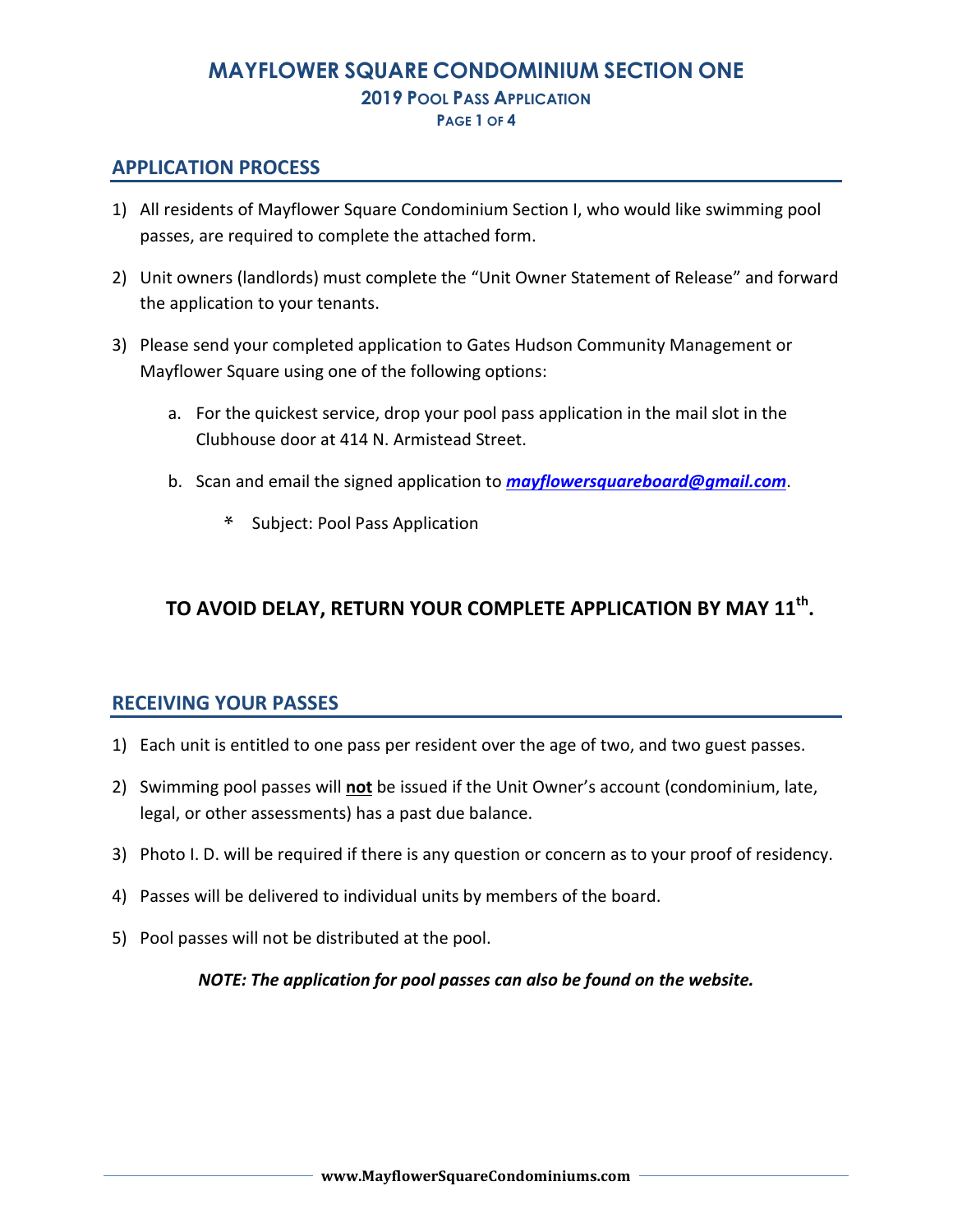# **MAYFLOWER SQUARE CONDOMINIUM SECTION ONE**

**2019 POOL PASS APPLICATION**

**PAGE 2 OF 4** 

| Unit Address: |  |
|---------------|--|
|               |  |

| Phone number: | Email. |
|---------------|--------|
|               |        |

### *List all residents (over the age of two) who request pool passes:*

| <b>First and Last Name (please print clearly)</b> | <b>DATE OF BIRTH</b> |
|---------------------------------------------------|----------------------|
|                                                   |                      |
|                                                   |                      |
|                                                   |                      |
|                                                   |                      |
|                                                   |                      |
|                                                   |                      |
|                                                   |                      |

As the Unit Owner or Tenant, I request that pool passes be issued to those members of my household who are listed above. We have read and understand the Rules and Regulations that govern use of the swimming pool facilities, and agree to abide by those Rules and Regulations.

*Signature: \_\_\_\_\_\_\_\_\_\_\_\_\_\_\_\_\_\_\_\_\_\_\_\_\_\_\_\_\_\_\_\_\_\_\_\_\_ Date: \_\_\_\_\_\_\_\_\_\_\_\_\_\_\_\_\_\_\_\_\_\_\_\_\_\_* 

# **UNIT OWNER STATEMENT OF RELEASE:** *COMPLETE THIS PORTION OF THE APPLICATION IF YOU LEASE YOUR UNIT*

I, \_\_\_\_\_\_\_\_\_\_\_\_\_\_\_\_\_\_\_\_\_\_\_\_\_\_\_\_\_\_\_\_\_\_\_\_\_\_, owner of \_\_\_\_\_\_\_\_\_\_\_\_\_\_\_\_\_\_\_\_\_\_\_\_\_\_\_\_\_, do hereby relinquish my privileges to use the swimming pool facilities and to obtain swimming pool passes for the 2018 season to my tenant and his/her family as listed above. I understand that, although I have relinquished my privilege, this in no way relieves me of my obligations to pay the required assessments as provided for in the governing documents of Mayflower Square Condominium, Section I. I further understand that I am responsible for the actions of my tenant and his/her guests.

| Signature: | Jate    |  |
|------------|---------|--|
|            | - - - - |  |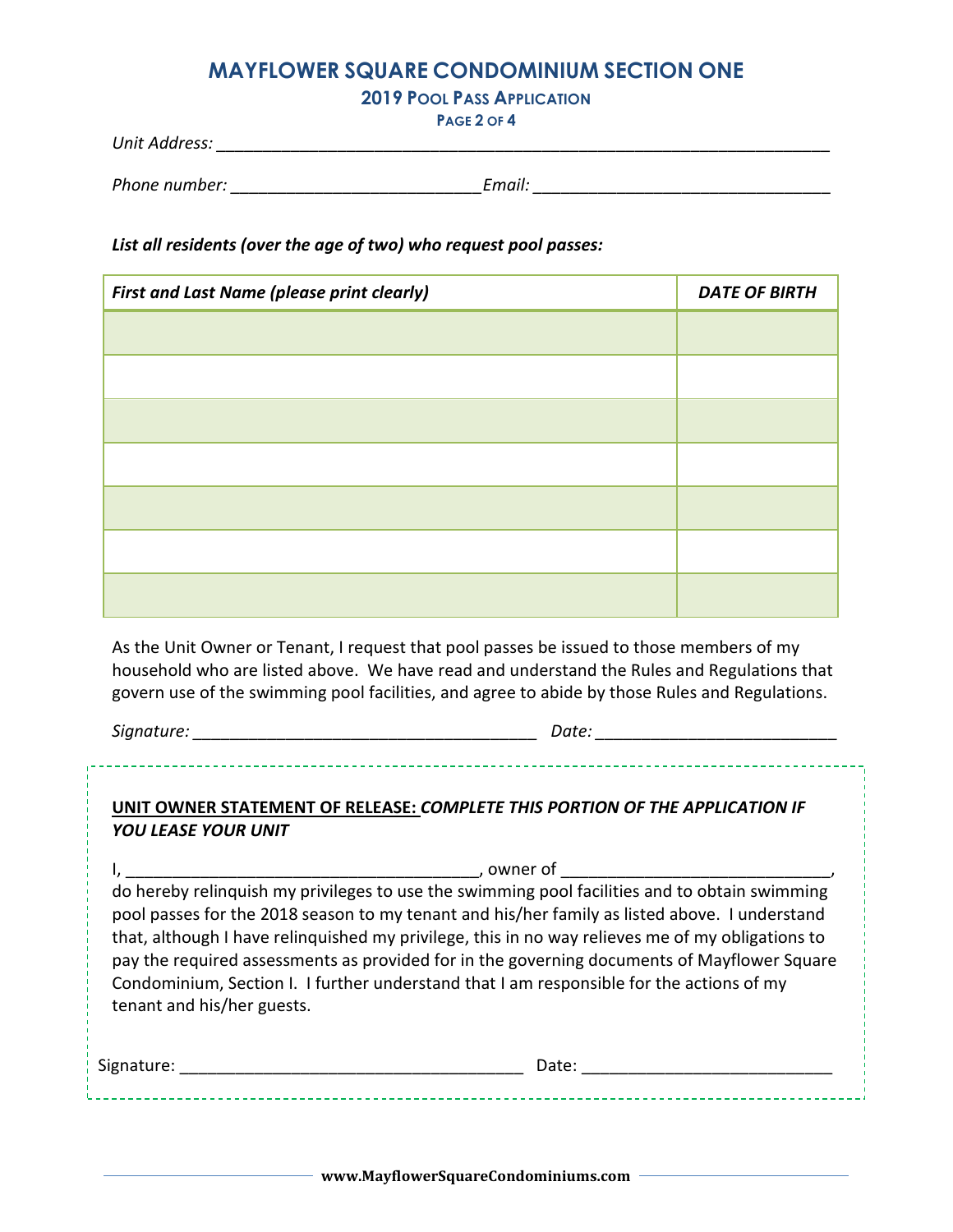# **MAYFLOWER SQUARE CONDOMINIUM SECTION ONE 2019 POOL PASS APPLICATION**

**PAGE 3 OF 4** 

### **DATES AND HOURS OF OPERATION**

### **SATURDAY, MAY 25, 2019 THROUGH MONDAY, SEPTEMBER 2, 2019**

The pool opens on Saturday, May 25, 2019. Because school is in session until June 13, 2019, the pool will only be open on weekends. Pool hours on Saturday and Sunday are 11am to 7pm.

Beginning June, 14, 2019, the pool will be open Monday – Friday (except Tuesdays), from 12PM-8PM. On weekends and holidays, the pool will be open 11AM-7PM.

### **REMEMBER THE POOL IS CLOSED ON TUESDAYS!**

# **RULES AND REGULATIONS**

The following Rules and Regulations are for the protection and benefit of all, to ensure and sanitary operations of the swimming pool and facilities. Your cooperation will keep the pool area a pleasant, relaxing, and recreational facility for everyone. It is the responsibility of all users of the pool to obey all rules, and obey all instructions of the lifeguard.

- 1) A qualified lifeguard **MUST** be present when people are using the pool area.
- 2) People entering the pool **MUST** have a valid pass and **MUST** register with the lifeguard. Guests **MUST** have a guest pass and be accompanied by a resident who has a resident's pass.
- 3) A fee may be assessed for replacement pool passes.
- 4) People use the pool at their own risk and are solely responsible for any accidents. The Association does not assume responsibility for any accident or injury in connection with such use. Residents and guests agree to hold harmless the Association and its Agents from any and all liabilities. Any property damage will be charged to the person responsible, unless that party is a guest. In that case, the resident who invited the guest will be held responsible for the cost of repair or replacement of the damaged property.
- 5) There is no charge for use of the pool by residents or their guest who hold valid passes during the stated hours of operation.
- 6) Residents are responsible for the actions of their guest. Parents are responsible for the safety and conduct of their children at all times.